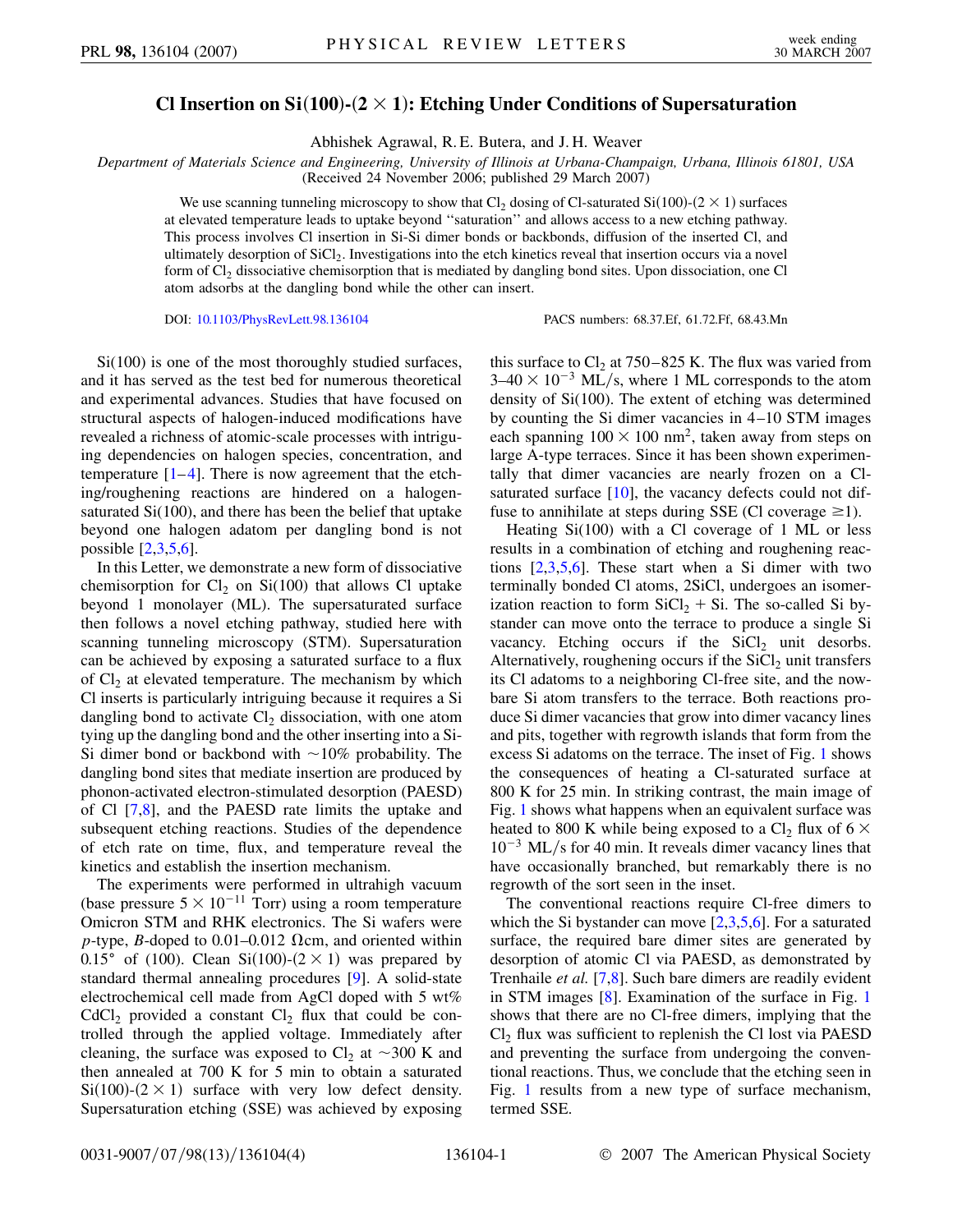<span id="page-1-0"></span>

FIG. 1 (color online). STM images of  $Si(100)-(2 \times 1)$  acquired at room temperature. The dimer rows run from the lower left to the upper right. The inset shows the consequences of conventional etching/roughening for a Cl-saturated surface heated to 800 K for 25 min with dimer vacancy lines (DVLs), pits, and Si island regrowth features.  $(38 \times 38 \text{ nm}^2; -3.0 \text{ V} \text{ sample bias})$ The main image represents an equivalent surface that was heated to 800 K while being exposed to a Cl<sub>2</sub> flux of  $\sim$  6  $\times$  10<sup>-3</sup> ML/s for 40 min. Etching has produced DVLs that have occasionally branched, but there is no evidence of regrowth. Bright features like within the circle (BF) represents moieties related to inserted Cl  $(100 \times 100 \text{ nm}^2$ ;  $-1.4 \text{ V sample bias})$ .

Images equivalent to that of Fig. 1 were obtained for samples exposed to fluxes of  $(3.2–6) \times 10^{-3}$  ML/s during equivalent 800 K–40 min cycles. The results show that the extent of SSE increases linearly with flux, emphasizing that the impinging  $Cl_2$  must produce extra inserted Cl, denoted Cl(i), to etch the surface. Therefore, SSE should involve steps associated with  $Cl<sub>2</sub>$  dissociation and insertion to produce Cl(i), diffusion of the Cl(i) moieties and their pairing up to form a new type of volatile precursor, and finally desorption of  $SiCl<sub>2</sub>$ . Each Cl(i) forms one potentially volatile  $SiCl<sub>2</sub>$  unit. Insertion of one  $Cl(i)$  into the dimer bond produces a  $Si<sub>2</sub>Cl<sub>3</sub>$  unit with bridge-bonded Cl while two will produce a  $2SiCl<sub>2</sub>$  unit. It is this latter structure that we associate with etching since its desorption will create a dimer vacancy without leaving residual Si for regrowth.

Figure 1 also shows bright features (BFs) scattered on the post-SSE surface that were not present on the starting Cl-saturated surface. On surfaces prepared such that BFs were present, together with Cl-free dimers, a mild anneal to  $\sim$ 700 K reduces the concentration of both. Therefore, we associate these BFs with moieties related to extra inserted Cl on the surface.

To investigate the SSE kinetics and determine whether insertion or desorption is the rate limiting step, we monitored the amount of material removed as a function of time at 825 K with a Cl<sub>2</sub> flux of  $1 \times 10^{-2}$  ML/s. (We assume that Cl(i) diffusion is thermally activated with a much lower barrier than dissociation/insertion and desorption [\[11\]](#page-3-10)). Figure 2 shows that the amount of etching increased linearly with time, demonstrating that the rate remained constant as the surface evolved. If desorption were faster than insertion, then the etch rate would simply reflect the insertion rate, which should be constant for a given temperature and flux, consistent with Fig. 2. On the other hand, if desorption were slower than insertion, then there would be an accumulation of Cl(i), and the desorption rate would increase. This should continue until the increasing desorption rate equaled the insertion rate and a steady-state is reached with the Cl(i) concentration and the etch rate remaining constant. Figure 2 shows that this is not the case as there is no period for which the rate increases before becoming constant. We conclude that SSE is ratelimited by the Cl insertion step.

To learn more about the insertion mechanism, we studied the dependence of etch rate on flux in the range 750–825 K, when the flux was always sufficient to replenish the Cl lost by PAESD. Figure [3](#page-2-0) shows that the etch rate at 800 K initially increases with flux but then plateaus at  $\sim$  6.51  $\times$  10<sup>-6</sup> ML/s. The same trend is observed at 825 K. The figure also shows a plateau region for 750 and 775 K. Thus, the etch rate has a distinct fluxindependent regime at all temperatures studied. This is interesting as it implies that a simple picture of  $Cl_2$  dissociation and insertion at saturated terrace dimer sites does not apply—if it did, the insertion rate and hence the etch rate would increase monotonically with flux.

The flux-independent regime indicates that insertion is mediated by special surface sites. We know that heating a Cl-saturated surface produces dangling bonds (DBs) by the PAESD process. These DBs should be able to induce  $Cl<sub>2</sub>$ dissociation  $[6,12]$  $[6,12]$ , thus potentially linking them to the insertion process. At a DB, the incoming  $Cl<sub>2</sub>$  molecule can dissociate with one Cl atom tying up the DB. The second atom can then either be scattered into the gas phase

<span id="page-1-1"></span>

FIG. 2 (color online). Amount of etching at several time intervals during progressive SSE at 825 K for a flux of  $1 \times$ 10<sup>-2</sup> ML/s. The straightline fit shows that the etch rate remained constant.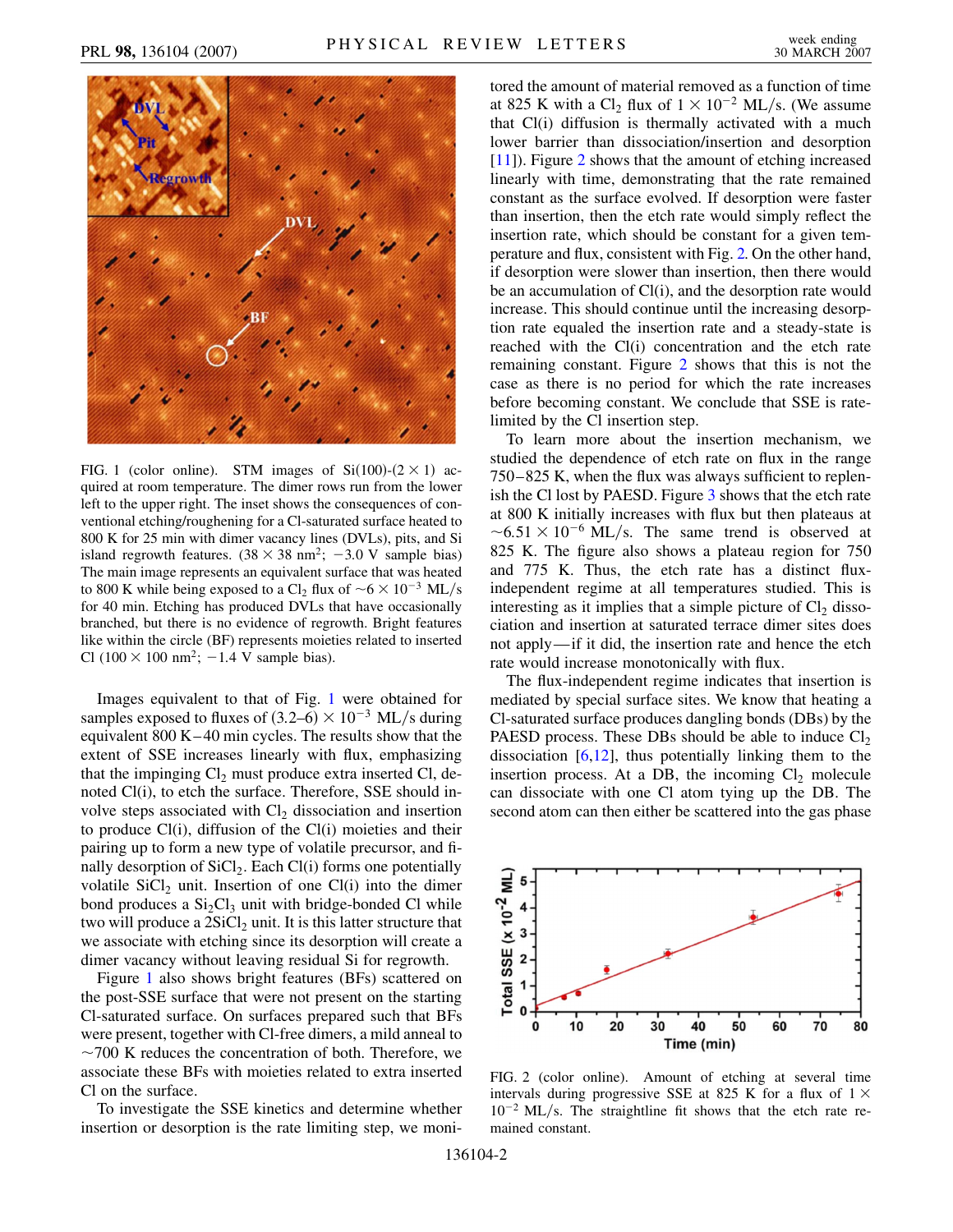<span id="page-2-0"></span>

FIG. 3 (color online). Etch rates for SSE in the range of 750– 825 K as a function of incident  $Cl_2$  flux. At 800 K, the etch rate initially increases with flux but then plateaus at  $\sim 6.51 \times$ 10<sup>-6</sup> ML/s. The solid line is a guide for the eye. The same trend is observed for 825 K. For 750 and 775 K, the plateau region in etch rate is shown. Thus, the etch rate has a distinct flux-independent regime at all temperatures studied.

or it can be adsorbed on the surface by inserting into a Si-Si dimer bond or backbond [\[6,](#page-3-5)[12,](#page-3-11)[13\]](#page-3-12).

The flux-dependent regime of Fig. 3 reflects the fact that at lower flux values, not all of the DBs created by PAESD see impinging  $Cl<sub>2</sub>$  molecules. These unreacted DBs are eliminated by capturing mobile Cl(i), which converts to a terminally bonded Cl, Cl(a)  $[14]$  $[14]$  $[14]$ . As the Cl<sub>2</sub> flux is increased, more DBs interact with impinging  $Cl<sub>2</sub>$ , and the insertion rate increases. This also reduces the conversion of the active etchant  $Cl(i)$  to  $Cl(a)$ . The net result is an increase in the etch rate which continues until the flux is sufficiently high that all of the newly created DBs react with the incoming  $Cl_2$ , representing the onset of the fluxindependent regime.

Based on the above model, the insertion process in the flux-independent regime should be rate-limited by the creation of DB sites. The insertion rate,  $R<sub>I</sub>$ , can be written as

$$
R_I = \sigma R_{\text{PAESD}} \tag{1}
$$

where  $R_{\text{PAESD}}$  is the rate of creation of DBs via PAESD and  $\sigma$  is the probability that atomic Cl produced from Cl<sub>2</sub> dissociation leads to insertion [\[15\]](#page-3-14). Because of faster desorption rate, the total amount of Cl(i) is small, and the Cl surface coverage is always near unity. From Refs. [[7,](#page-3-6)[8\]](#page-3-7)

$$
R_{\text{PAESD}} = \nu_{\text{PAESD}} \exp(-E_{\text{PAESD}}/k_B T) \tag{2}
$$

where  $\nu_{\text{PAESD}}$  and  $E_{\text{PAESD}}$  are the prefactor and the activation energy for the PAESD-controlled DB creation. SSE is rate-limited by insertion, and with  $SiCl<sub>2</sub>$  as the desorbing species, each Cl(i) leads to the loss of one Si atom. Thus, the measured etch rate equals the insertion rate. From Eqs. (1) and (2), the SSE etch rate can then be written as

$$
R_{\text{SSE}} = R_I = [\sigma \nu_{\text{PAESD}}] \exp(-E_{\text{PAESD}}/k_B T) \tag{3}
$$

$$
\ln(R_{\text{SSE}}) = \ln[\sigma \nu_{\text{PAESD}}] - E_{\text{PAESD}}/k_B T. \tag{4}
$$

Figure 4 shows an Arrhenius plot using the etch rates measured in the flux-independent regime of Fig. 3. From a straightline fit to Eq. [\(4\)](#page-1-1), we find that  $[\sigma \nu_{\text{PAFSD}}] = 1 \times$  $10^{9.0 \pm 0.2}$  s<sup>-1</sup> and  $E_{\text{PAESD}} = 2.27 \pm 0.04$  eV. This value of *E*PAESD, obtained from SSE rate measurements, is in excellent agreement with that of  $2.26 \pm 0.05$  eV determined directly from PAESD rate measurements on Cl-saturated Si(100). The PAESD experiments were done in the temperature range of 700–800 K following the same protocol as Trenhaile *et al.* [[8\]](#page-3-7). From these, we deduced a value of  $1 \times 10^{10.0 \pm 0.3}$  s<sup>-1</sup> for  $\nu_{\text{PAESD}}$  [[16\]](#page-3-15) which gives a value for  $\sigma$  of 0.1  $\times$  10<sup> $\pm$ 0.4</sup>. Physically, this means that there is  $\sim$ 1 insertion event for every  $10 \text{ Cl}_2$  dissociation events at DBs. The agreement between  $E_{\text{PAESD}}$  and a physically meaningful value of  $\sigma$   $\ll$ 1) serve to confirm the insertion mechanism.

These results point to a new mechanism of  $Cl<sub>2</sub>$  dissociative chemisorption, as depicted in Fig.  $5(a)$ . Recent studies of  $O_2$  and  $F_2$  interaction with Si(100) also reported dis-sociative chemisorption mediated by DBs [\[12](#page-3-11)[,17](#page-3-17)[,18\]](#page-3-18). In contrast to  $Cl_2$ , however, the DB merely acts as a catalyst for  $O_2$  dissociation. Following dissociation, both O atoms chemisorb into lower energy adsorption sites, either at the dimer bond or the backbond, leaving the DB intact. This can be attributed to the divalent nature of O; for monovalent Cl, the lowest energy adsorption site is the DB [[14\]](#page-3-13). For the chemically alike  $F_2$ , the DB plays a similar role in dissociation; however, the authors considered adsorption of the second F atom only at another DB site. They argued that it could not adsorb on a saturated dimer. Our findings show that such adsorption is possible with a probability of  $\sim$ 10% (for Cl), opening up a new reaction channel. This discovery should stimulate further investigations into halogen chemisorption on Si(100) and similar systems.

Subsequent to insertion, the atomic events involving Cl(i) in the SSE process can be envisioned as follows;



FIG. 4 (color online). Arrhenius plot using etch rates measured in the flux-independent regime of Fig. 3 giving the kinetic parameters for the SSE process. Straightline fit to Eq. [\(4](#page-1-1)) gives  $[\sigma \nu_{\text{PAESD}}] = 1 \times 10^{9.0 \pm 0.2} \text{ s}^{-1}$  and  $E_{\text{PAESD}} = 2.27 \pm 0.04 \text{ eV}.$